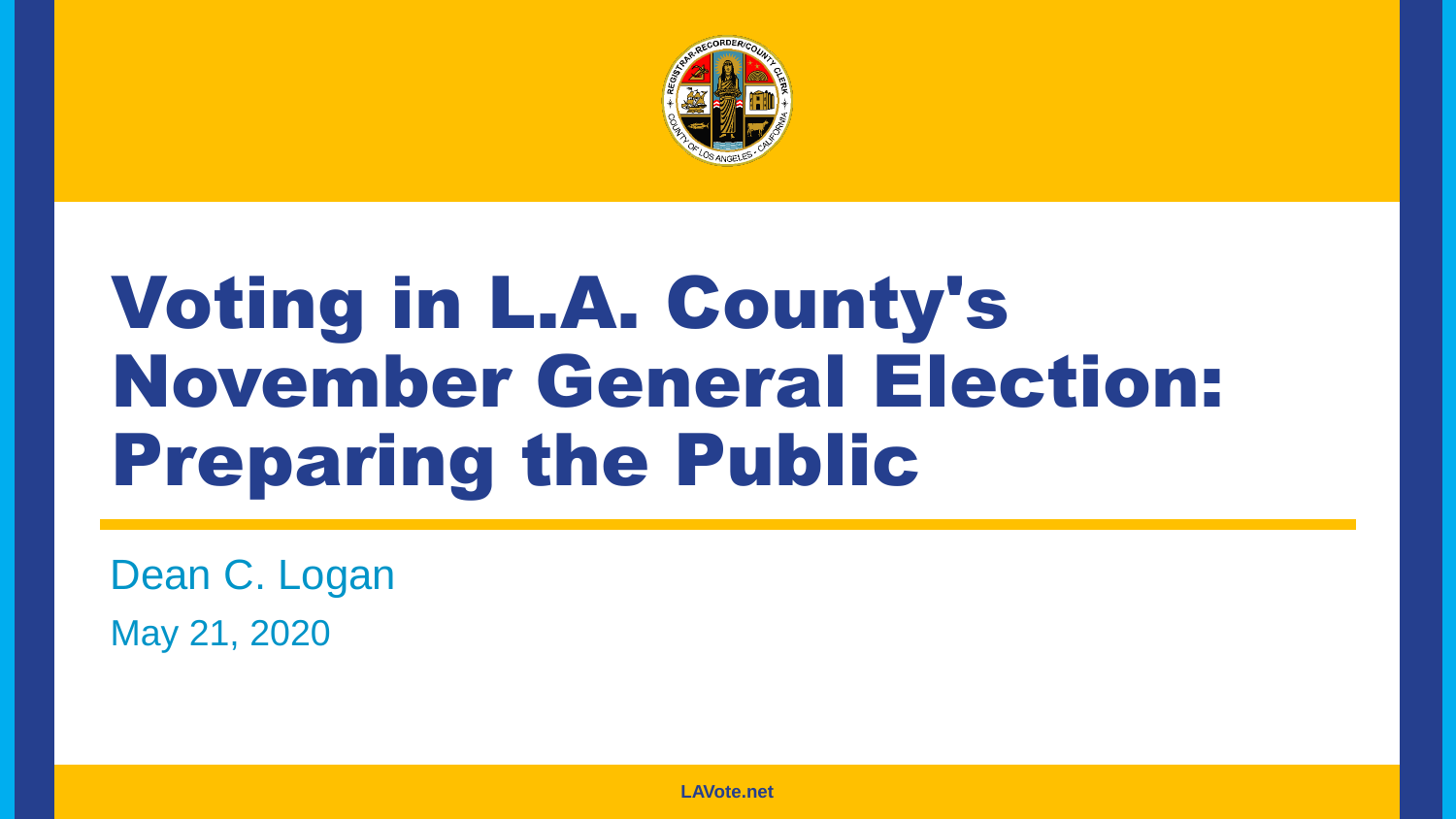## L.A. COUNTY'S NEW VOTING EXPERIENCE



### **VOTER'S CHOICE** CALIFORNIA

You choose when, where, and how to vote



**10 days of voting before Election Day**





### **Vote Center model Electronic Pollbooks & Ballot Marking Devices**

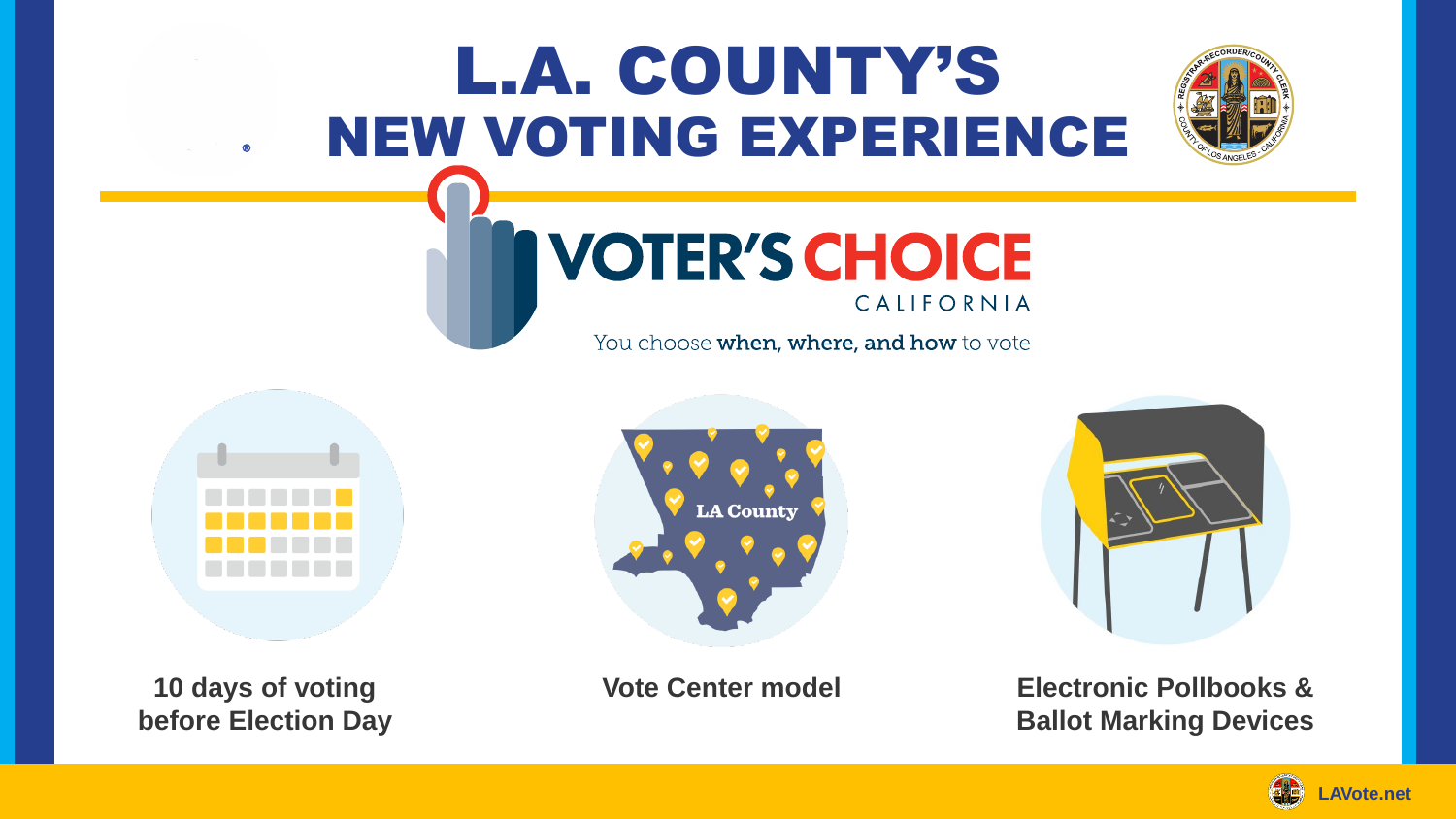## POST- ELECTION KEY POINTS



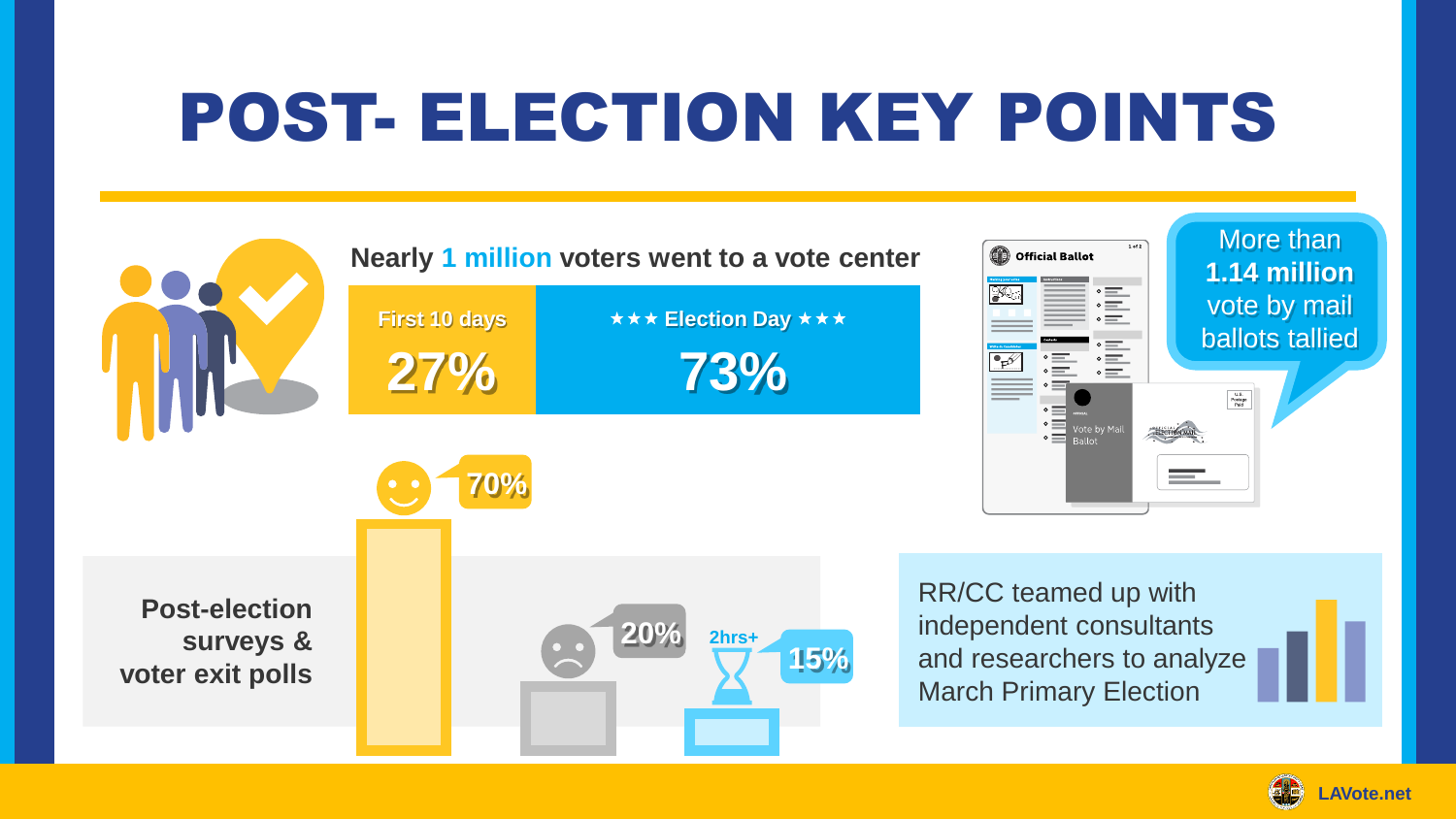# POST-ELECTION KEY FINDINGS

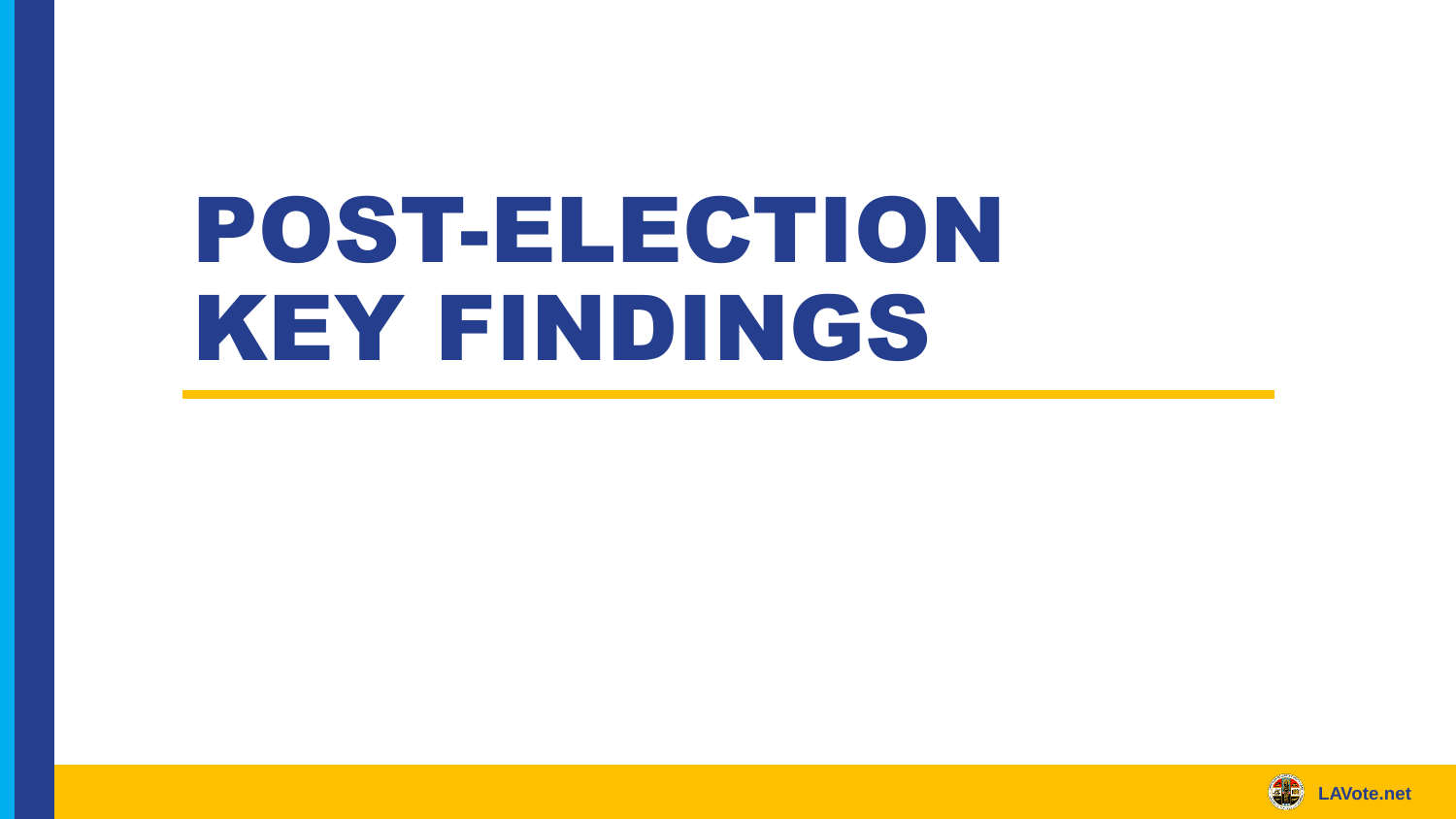## Excessive Wait Times



- a) Technical issues with Electronic Pollbooks (PollPads) during check-in
- b) Smaller Vote Centers had fewer PollPads
- c) Voter look-up in PollPads was difficult
- d) Conditional Voter Registration (CVR) processing and changes in registration was time consuming

- a) Improve PollPad software to speed up the synchronizing of voter data
- b) Minimum of 5 PollPads to be deployed and connected daily
- c) New search filters to locate voter quickly will be added to the PollPads
- d) Additional training for Election Workers on CVR and making changes in registration will be emphasized and the process streamlined

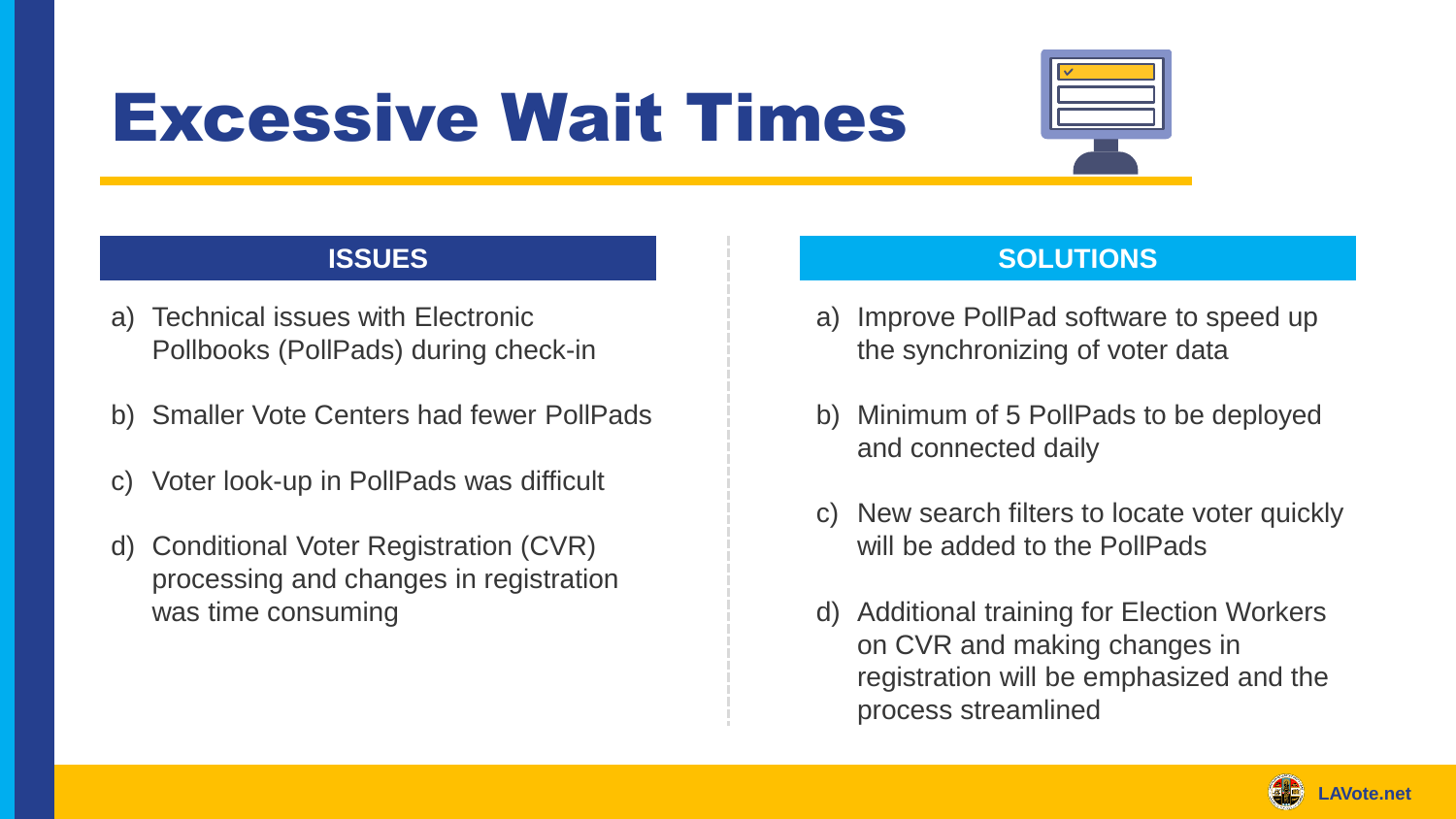## Staffing at Vote Centers



- a) Lack of an effective data management system affected recruitment and tracking
- b) Delay in finalizing Vote Centers and size allocation resulted in under/overstaffing
- c) Delay in mailing assignments to Election Workers resulted in no-shows
- d) Vote Center Leads working 11 consecutive days led to attendance issues

- a) Implement new data management system PollChief to adequately track Election Workers and generate assignment letters
- b) Begin Vote Center and Election Worker recruitment early
- c) Reassess & streamline the Vote Center Lead time commitment and overall program

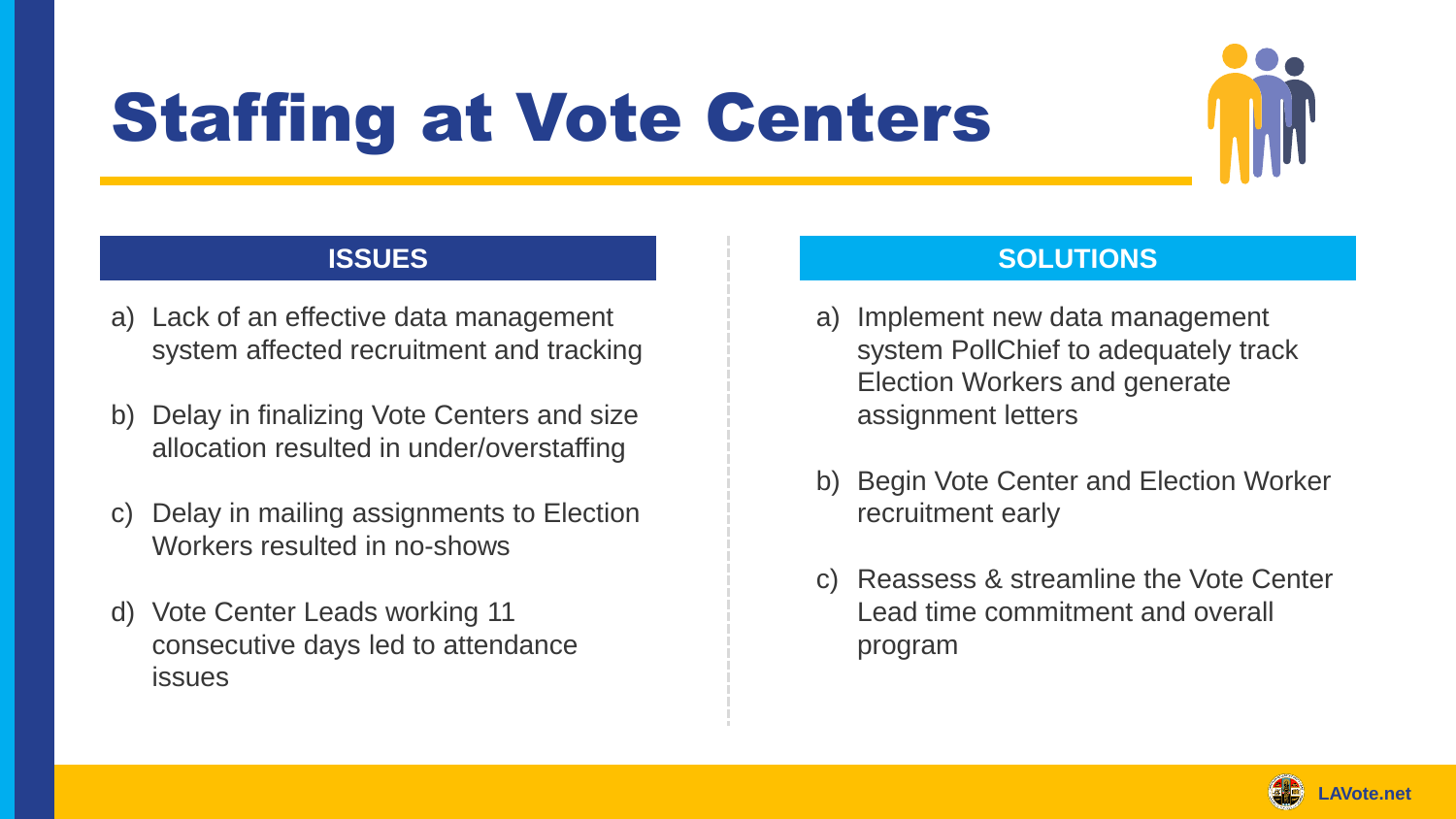## Election Worker Training



- a) Training content changed during training period
- b) Election Workers were unaware of training materials on PollPad
- c) Rules related to CVR and changing voter information were not understood well.

- a) Procedures to be finalized prior to training
- b) Include an orientation to training materials on PollPad
- c) Reassess the length and duration of training required for November election

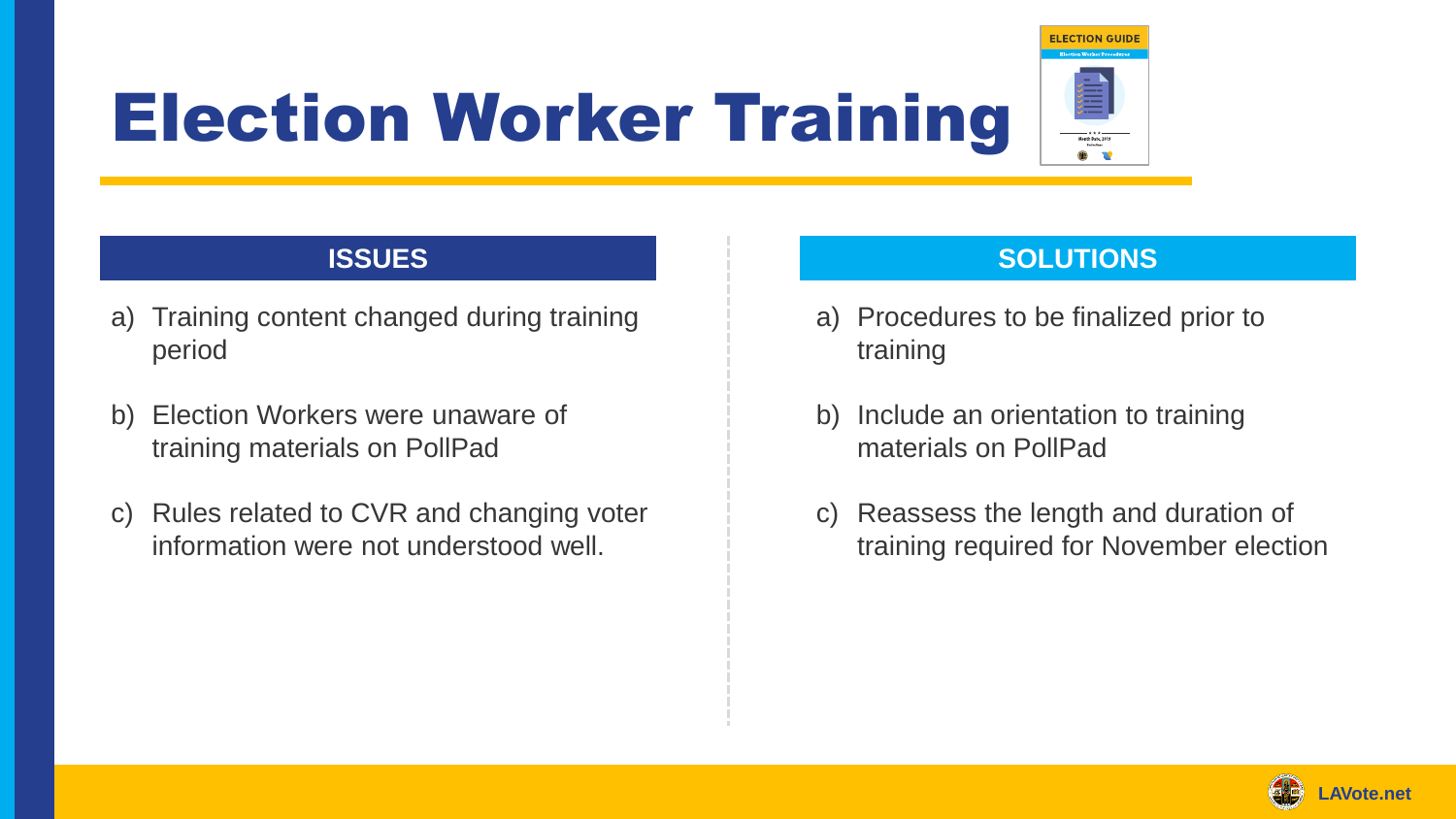## Vote Center Set-up & Deployment

- a) Some Vote Centers were not opened as scheduled
- b) Inadequate staffing, experience and resources for deployment at this scale
- c) Many public facilities initially declined to serve; some then minimized room size or duration
- d) Only 42% of private sites contacted agreed to be a Vote Center

- a) Outsource Vote Center deployment
- b) Enlist support from Board of Supervisors for public site compliance and private site recruiting
- c) Operationalize Account Manager team of full-time staff dedicated to Vote Center recruitment

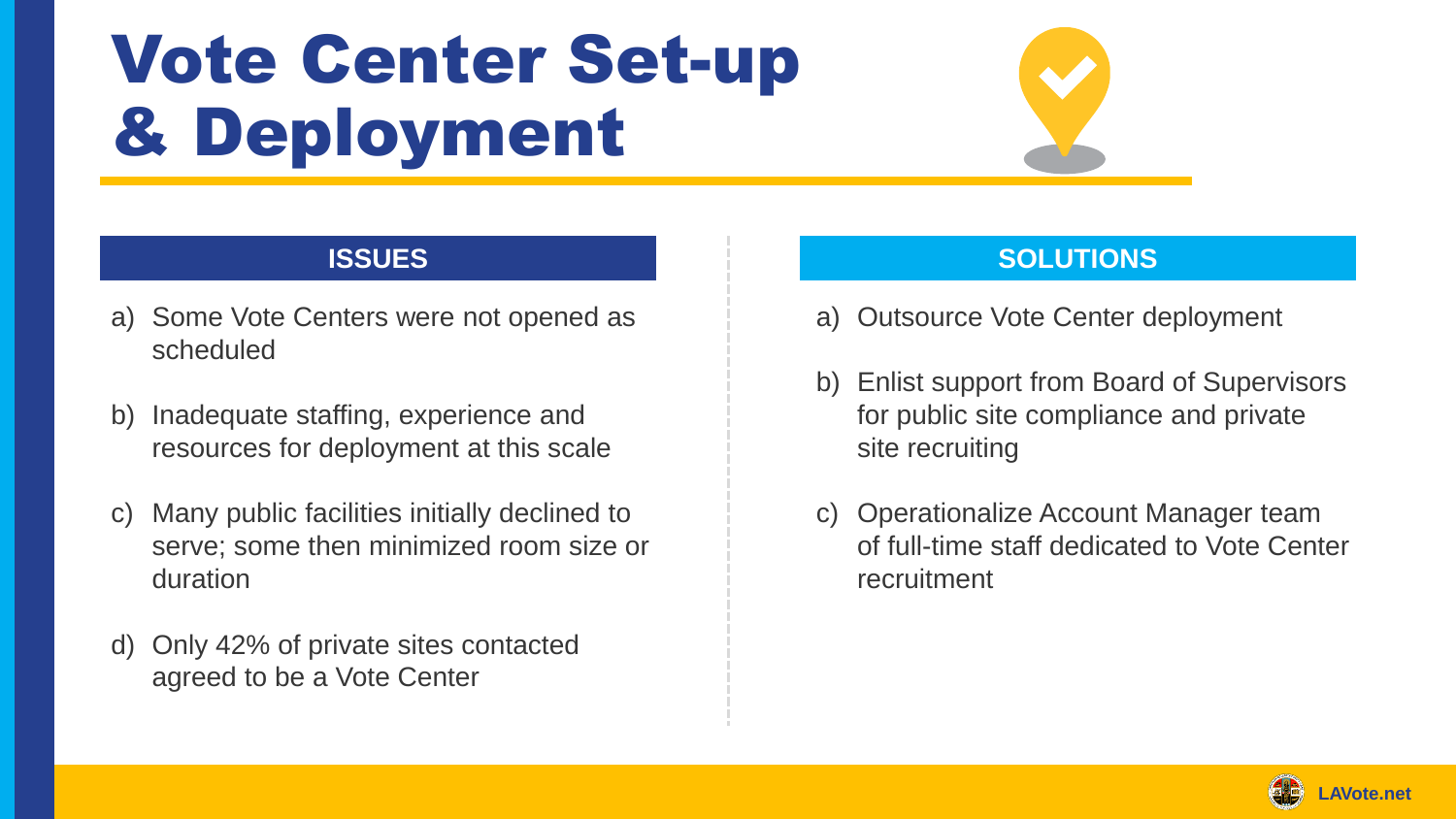## Help Desk Call Center for Election Workers & Voters

- a) Excessive wait times caused by high volume of calls
- b) Inadequate staffing and technical issues
- c) Use of several call centers and help desk systems: IT Help Desk, Election Worker Services, and Voter Help Desk

- a) Engage a third-party vendor to assess IT Help Desk call center and logistical planning
- b) Engage a third-party vendor to staff and manage IT Help Desk call center
- c) Migrate all Call Centers into one incident management system
- d) Conduct call volume analysis to determine staffing needs

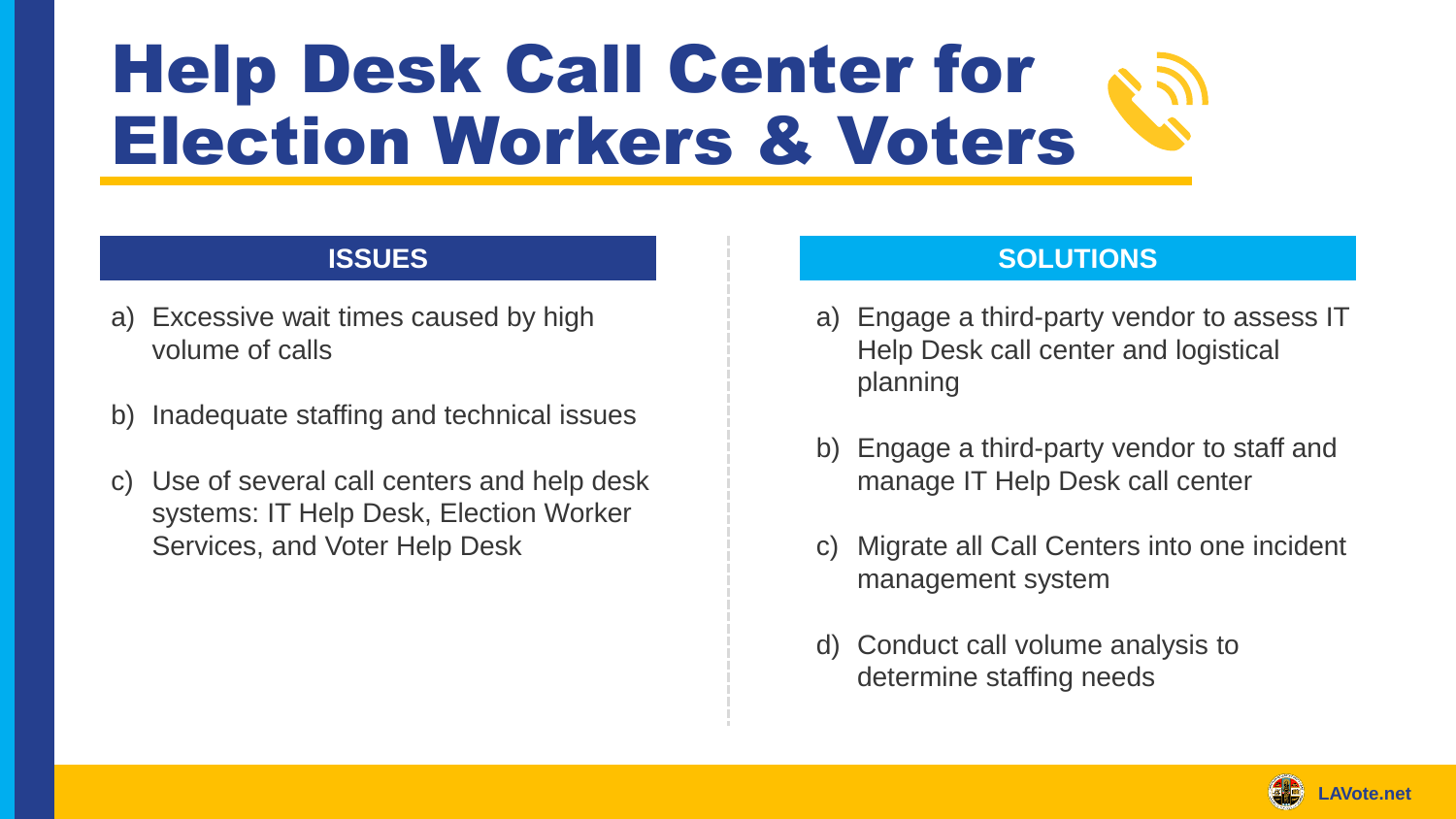# Ballot Marking Device (BMD)

- a) Reported issues primarily caused by faulty printer gear
- b) Some BMD issues were left unresolved by Election Workers because other BMDs were available for use
- c) In larger Vote Centers, some BMDs were never turned on

- a) Complete BMD printer assembly replacements – currently underway
- b) Train Election Workers to turn on all BMDs on Election Day

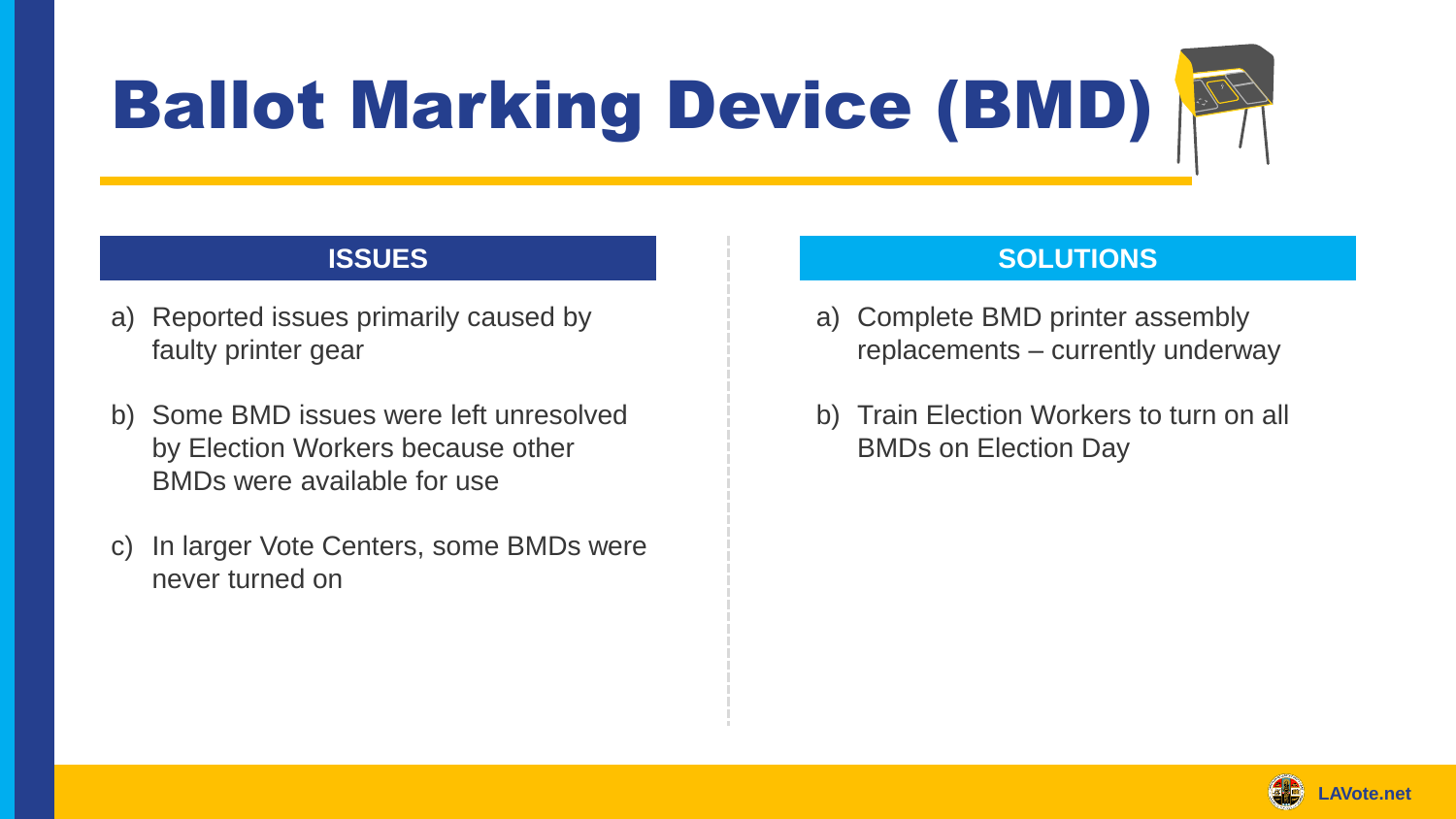## Ballot Boxes



- a) Some confusion with casting ballot at the BMD
- b) Voters accustomed to a centralized ballot box
- c) Clarity on on-screen language and prompts could be improved

- a) Refine messaging as part of Voter Outreach and in Vote Centers
- b) Add clarifying text and imagery to the on-screen BMD instructions
- c) Create a script for check-in clerks to inform voters of the "MORE" button and to cast their ballot at the BMD.

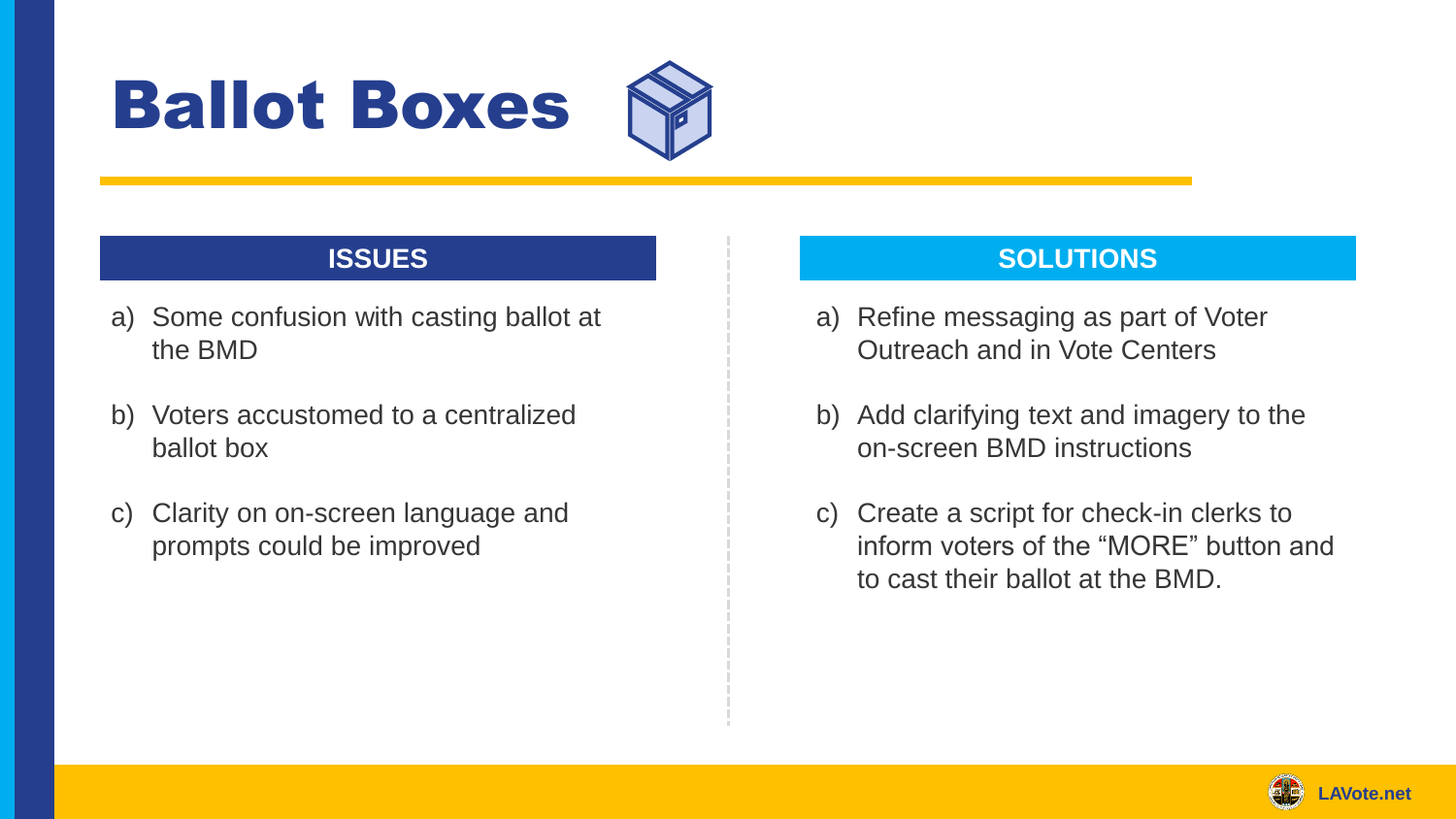### ALL VOTE BY MAIL FOR NOVEMBER 3 GENERAL ELECTION

Because of COVID-19, L.A. County Board of Supervisors passed a motion calling for our office to mail a Vote by Mail ballot to all registered voters in L.A. County.

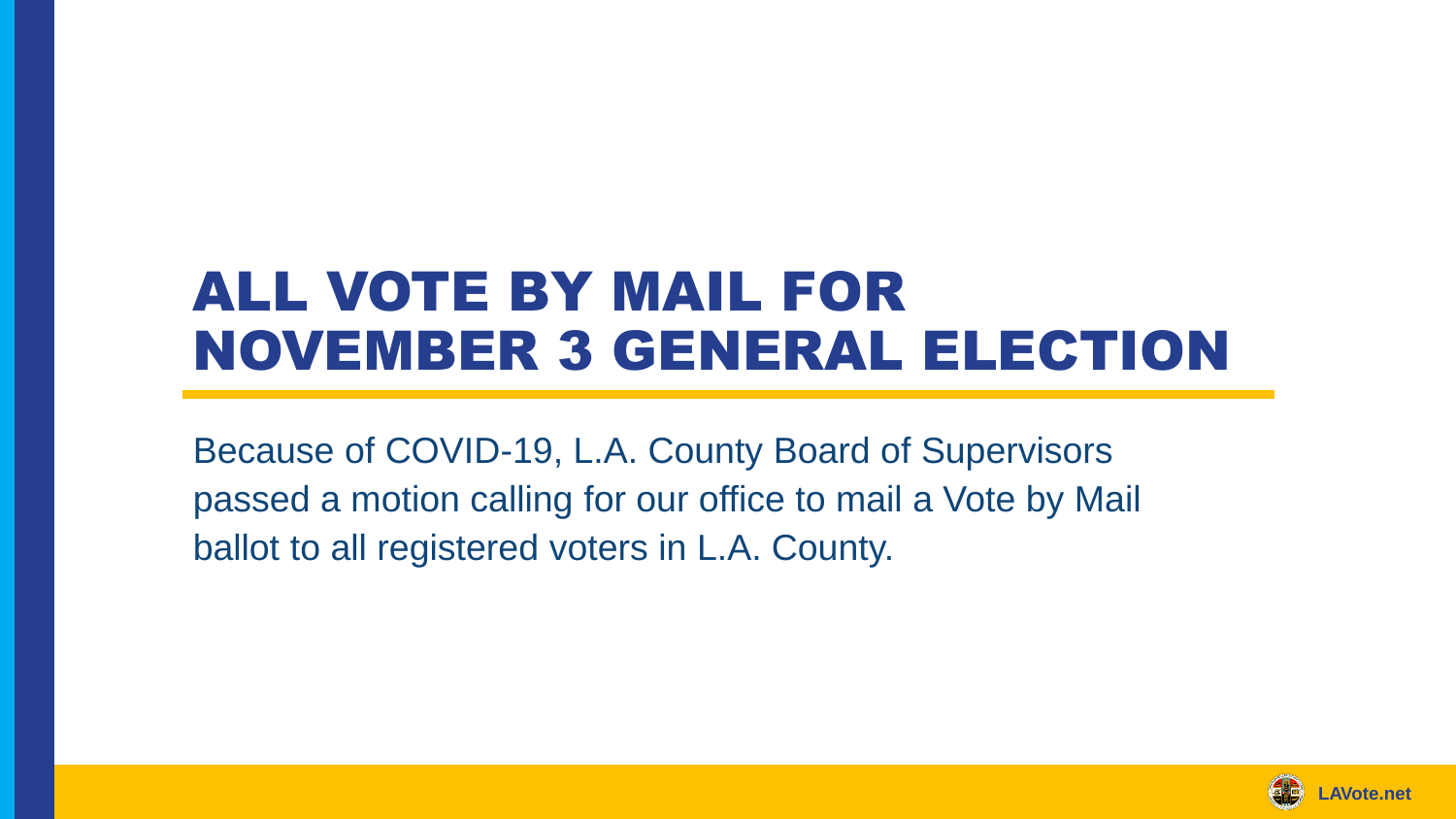## SNAPSHOT OF NOVEMBER GENERAL ELECTION



**L.A. County has more than 5.5 million registered voters. Mailing all voters a Vote by Mail ballot means** *an additional 2.5 million ballots over the March Primary.*

**There will be safe in-person Vote Centers that will strictly follow State and County guidelines from public health and safety officials.**  *March Primary had more than 970 Vote Centers.*

6 ft

**We are planning to have 10 days of voting available prior to Election Day.**



*In March there were 206 Vote by Mail Drop Boxes, we plan to add more Drop Boxes throughout the County.*

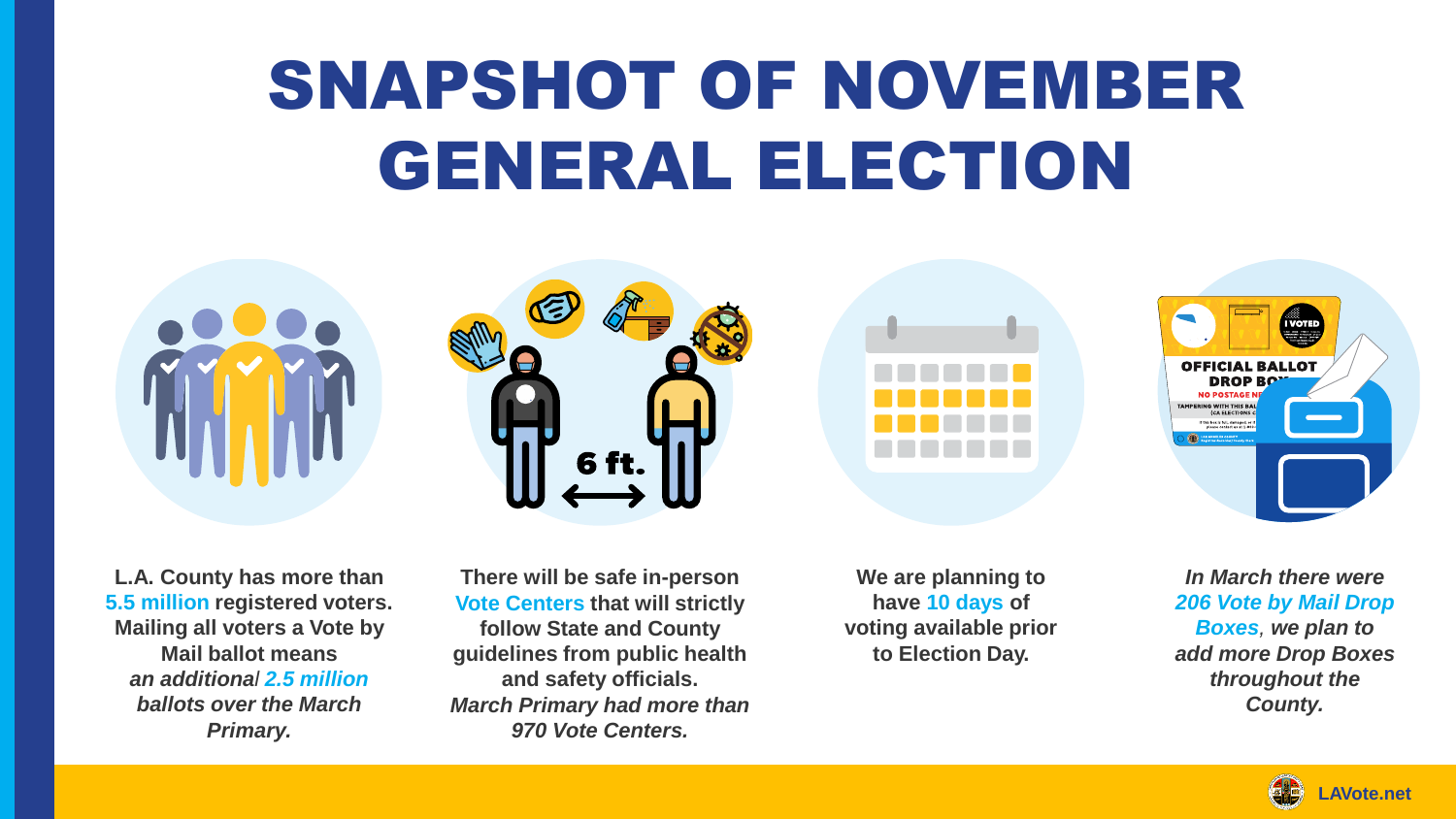## VOTER INFORMATION AND GUIDANCE RELATING TO COVID-19

All registered voters will be mailed a Vote by Mail ballot.

L.A. County will encourage voters to stay at home and vote using their mail-in ballot. Although we will offer in-person voting, we will strictly follow the State and County's public health and safety guidelines to ensure we provide a safe voting environment.

### **COVID-19 Information for Voting In-Person:**

- 1. Voters should wear a clean face-covering when visiting the Vote Center
- 2. Election Workers will be wearing protective gloves and masks
- 3. Social distancing will be enforced at the check-in and voting process
- 4. The Ballot Marking Devices will be sanitized after every voter
- 5. Gloves will be provided to voters upon request



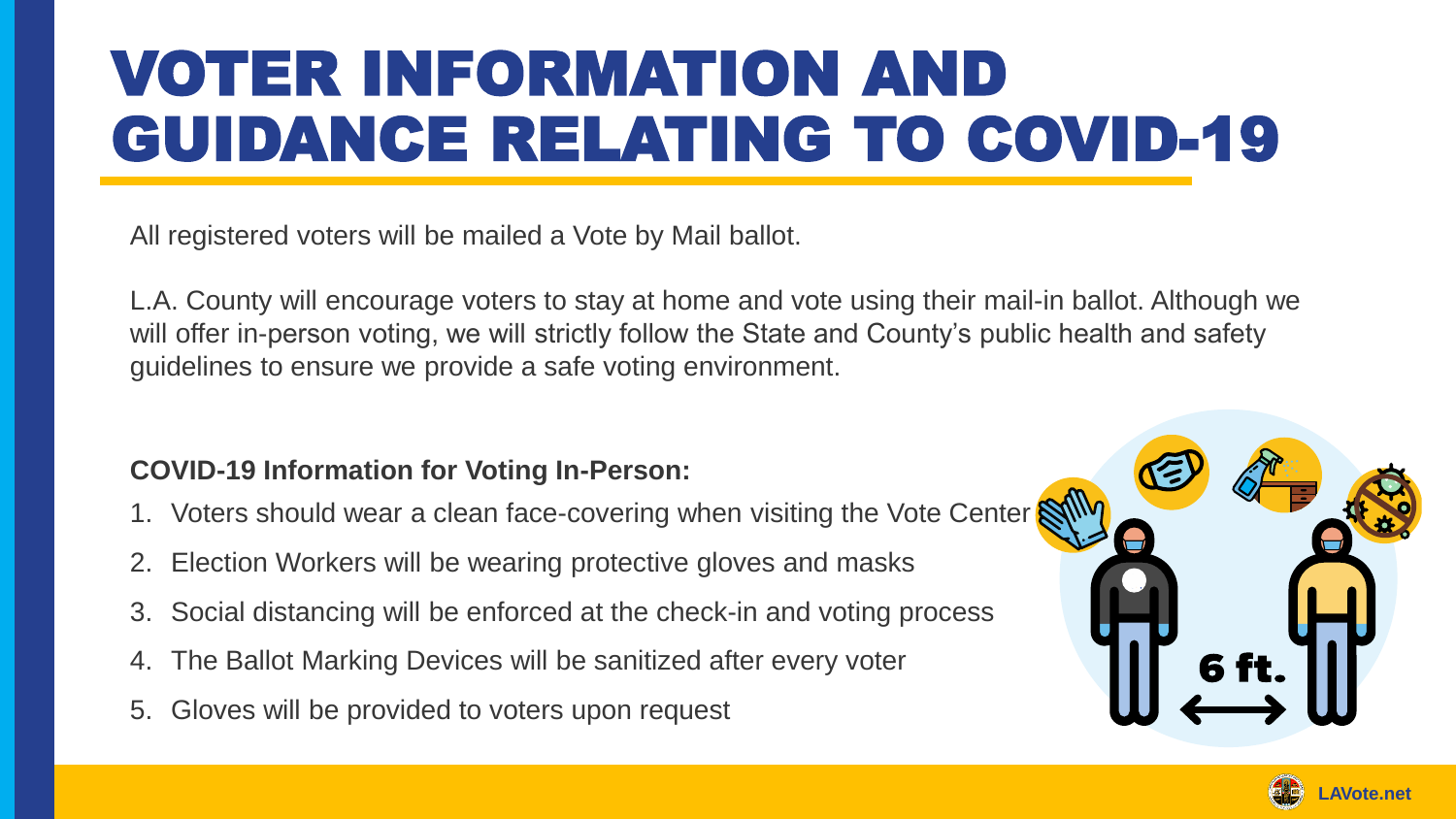### TIMELINE

### **October 5**

- **Mailing of Vote by Mail Ballots**
- **First day Vote by Mail Drop Boxes open**
- **First day of early voting at RR/CC Headquarters\***

*\*if there is not a State/County public closure due to COVID-19* 

**October 24 Vote Centers open: 8 AM to 5 PM** 

**September 24 Mailing of Sample Ballot Books** 

### **October 19**

**Official Registration Deadline** 

**Important:** if a voter is not registered by this date they will not be issued a Vote by Mail ballot

**November 3 Election Day 7 AM to 8 PM** 

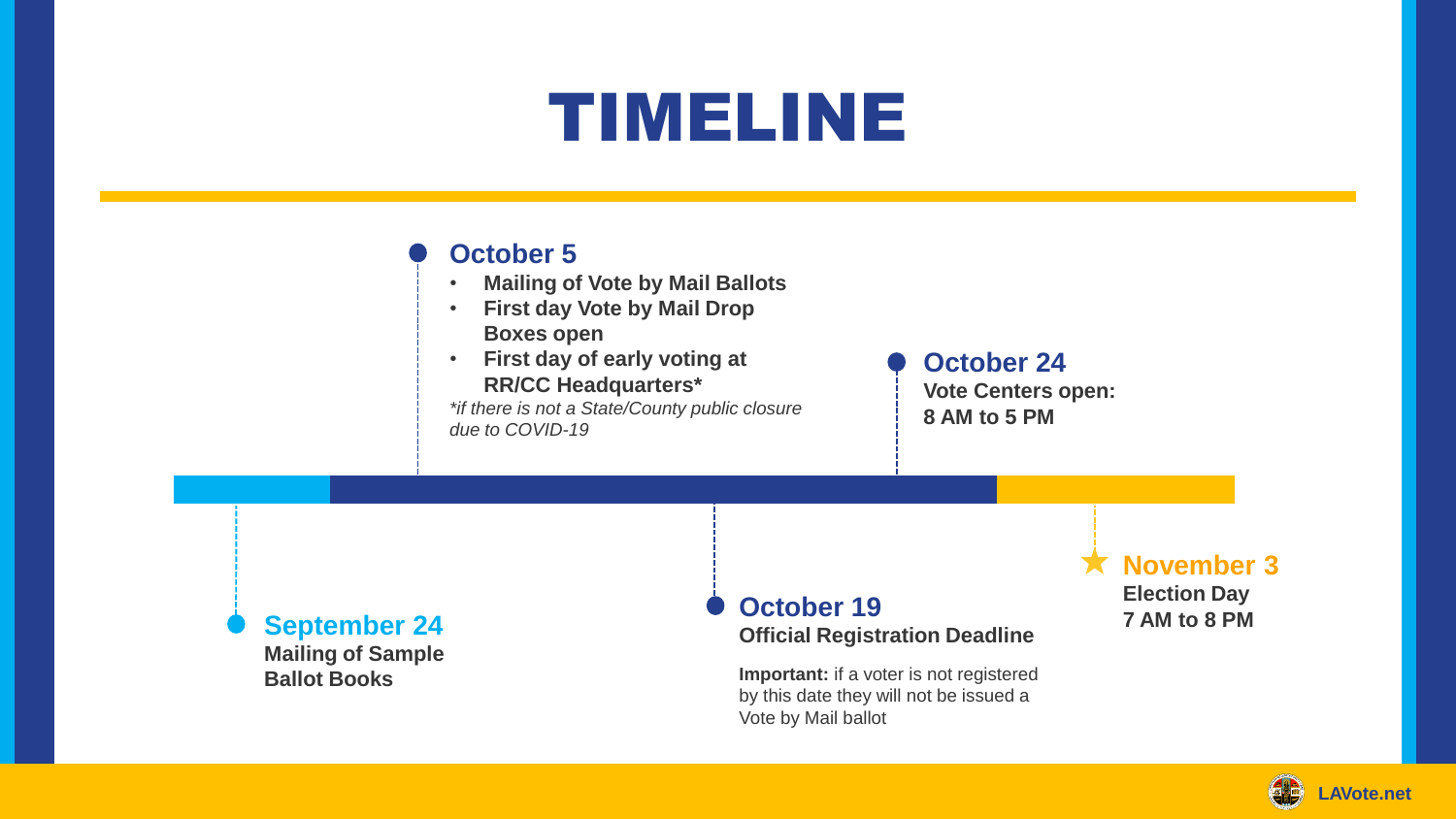## MEDIA/OUTREACH EDUCATION CAMPAIGN

- **Educating the public on these changes will be critical. A large-scale media and outreach campaign is being developed and will include:**
	- 1. Direct mailings and emails
	- 2. Multilingual TV commercials
	- 3. Multilingual radio commercials
	- Multilingual digital advertisements
	- 5. Multilingual social media
	- Multilingual out-of-home advertisements
	- 7. Multilingual print advertisements



- **We will rely on your partnerships to help communicate these changes to the public**
- **All communication materials/resources will be shared with your organization**